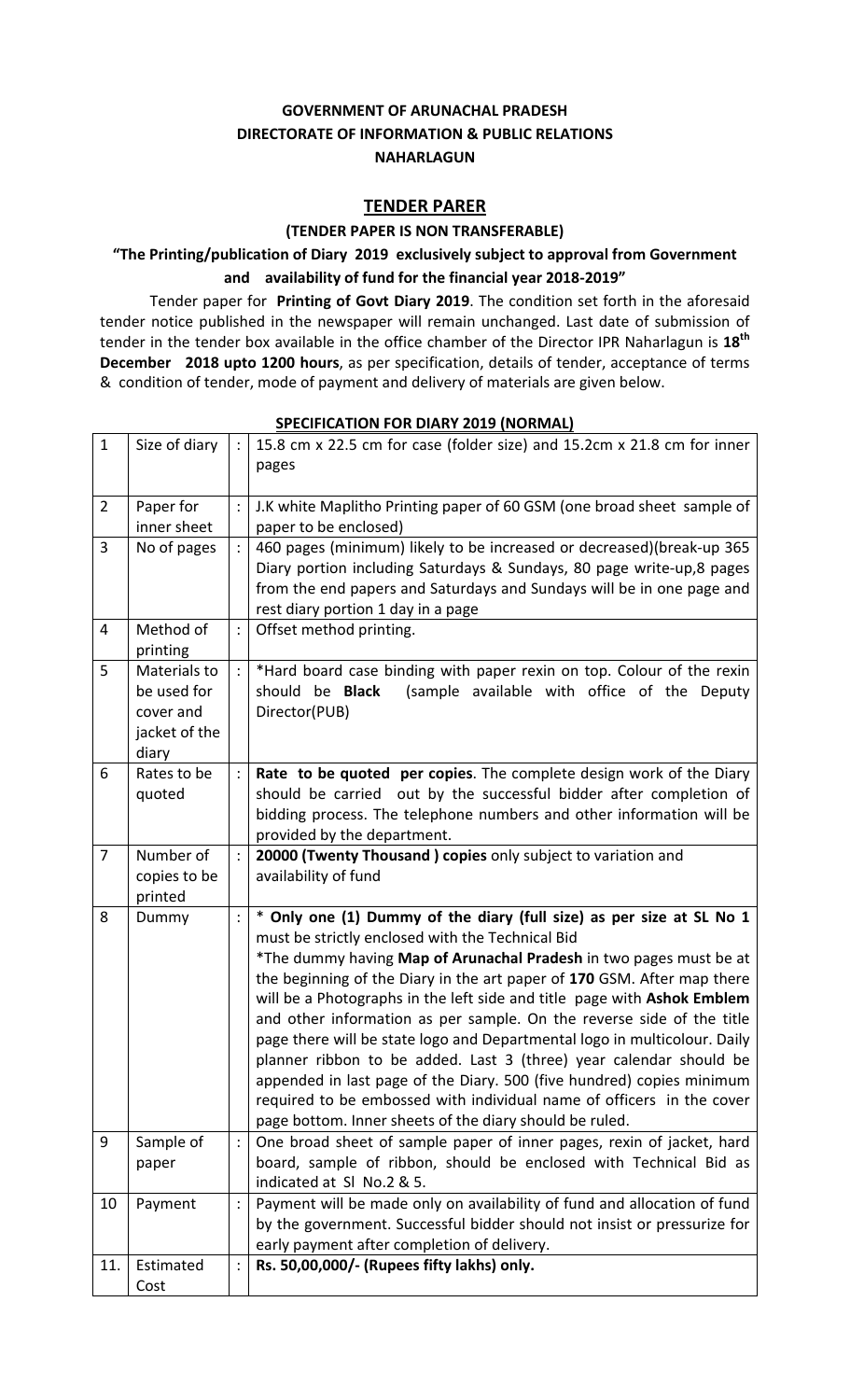# **SPECIFICATION FOR DIARY 2019 (SMALL)**

| $\mathbf{1}$   | Size of Diary         |                      | 11.2 cm X 19. 2 cm for case (Folded size)                       |
|----------------|-----------------------|----------------------|-----------------------------------------------------------------|
|                |                       |                      | 10.5 cm X 18.7 cm for inner pages                               |
| $\overline{2}$ | Paper for inner       | $\ddot{\phantom{a}}$ | 100 GSM Off White Parchment paper for inner pages and 150       |
|                | sheet End paper       |                      | GSM Off White Parchment paper for End paper                     |
| 3              | No of pages           |                      | 200 pages (minimum) likely to be increased or decreased)        |
| $\overline{4}$ | Method of printing    | $\ddot{\cdot}$       | Offset method printing and binding is Section Sewing, case      |
|                |                       |                      | binding                                                         |
| 5              | Materials to be used  |                      | Coloured Rexin paper with Hard Board (Sample available with     |
|                | for cover and jacket  |                      | Deputy Director, IPR for reference)                             |
|                | of the diary          |                      |                                                                 |
| 6              | Number of copies to   |                      | 10000 (ten thousand ) copies only                               |
|                | be printed            |                      |                                                                 |
| $\overline{7}$ | Rates to be quoted    | $\ddot{\phantom{a}}$ | Rate to be quoted for per copy. The complete design work of     |
|                |                       |                      | the diary should be carried out by the successful bidder after  |
|                |                       |                      | completion of bidding process is over.                          |
| 8              | Dummy                 |                      | * Only one (1) Dummy of the Diary (full size) as per size at SL |
|                |                       |                      | No 1 must be strictly enclosed with the technical bid.          |
|                |                       |                      | Inner sheets of the diary should be ruled.                      |
| 9              | Sample of paper       | $\ddot{\cdot}$       | One broad sheet of sample paper of inner pages, rexin of        |
|                |                       |                      | jacket, hard board, sample of ribbon, should be enclosed with   |
|                |                       |                      | Technical Bid as indicated at SI No.2 & 5.                      |
| 10             | Payment               |                      | Payment will be made only on availability of fund and           |
|                |                       |                      | allocation of fund by the government. Successful bidder         |
|                |                       |                      | should not insist or pressurize for early payment after         |
|                |                       |                      | completion of delivery.                                         |
| 11.            | <b>Estimated Cost</b> |                      | Rs. 25,00,000/- (Rupees Twenty five Lakhs) only.                |

## **DETAILS OF TENDER**

**Only One (1) camera finished dummy** of the **Diary 2019** (Normal ) and **Diary (small size)** as per specification above to be submitted along with the Tender. **Without the dummy , no tender will be accepted**. **Submission of more than one Dummy shall summarily be rejected.**

Sealed tender under **THREE BIDS** should be sent in separate sealed cover each for **technical bid, Power‐point presentation on quality of paper, cover, ink get up and other technicalities during the technical bidding for evaluation and financial bid mentioning the** bid for which it is meant for on the cover of the bid. This is being done to ensure quality as **per Quality and Cost Based Selection (QCBS) system** The entire contents may then be sealed in the third cover super scribed as **Tender for Diary 2019 (normal) and Diary 2019 (small)** due date 18<sup>th</sup> December 2018 upto 1200 hrs.

- **(A) Technical Bid:** This will comprise of the following:‐
- **I.** Valid trading Licence of Licensing authority indicating that the firm is a printing or a publisher having printing facilities (proof must invariably be enclosed).
- **II.** Up‐to‐date Income Tax Clearance Certificate.
- **III.** Copy of GST Registration to be enclosed
- **IV.** A professionally made dummy of the **Diary 2019** as per specification with front cover of the Diary will have the Ashok emblem on the top, LOGO in middle and name of the State with year in bottom embossed on it with gold leaf.
- **V.** Second and third with facing cover page will contain a colored Map of Arunachal Pradesh on Art paper of 170 GSM as front and back end paper.
- **VI.** The last page of Diary portion will contain calendar of 3 years in 170 GSM Art paper (2018, 2019 & 2020)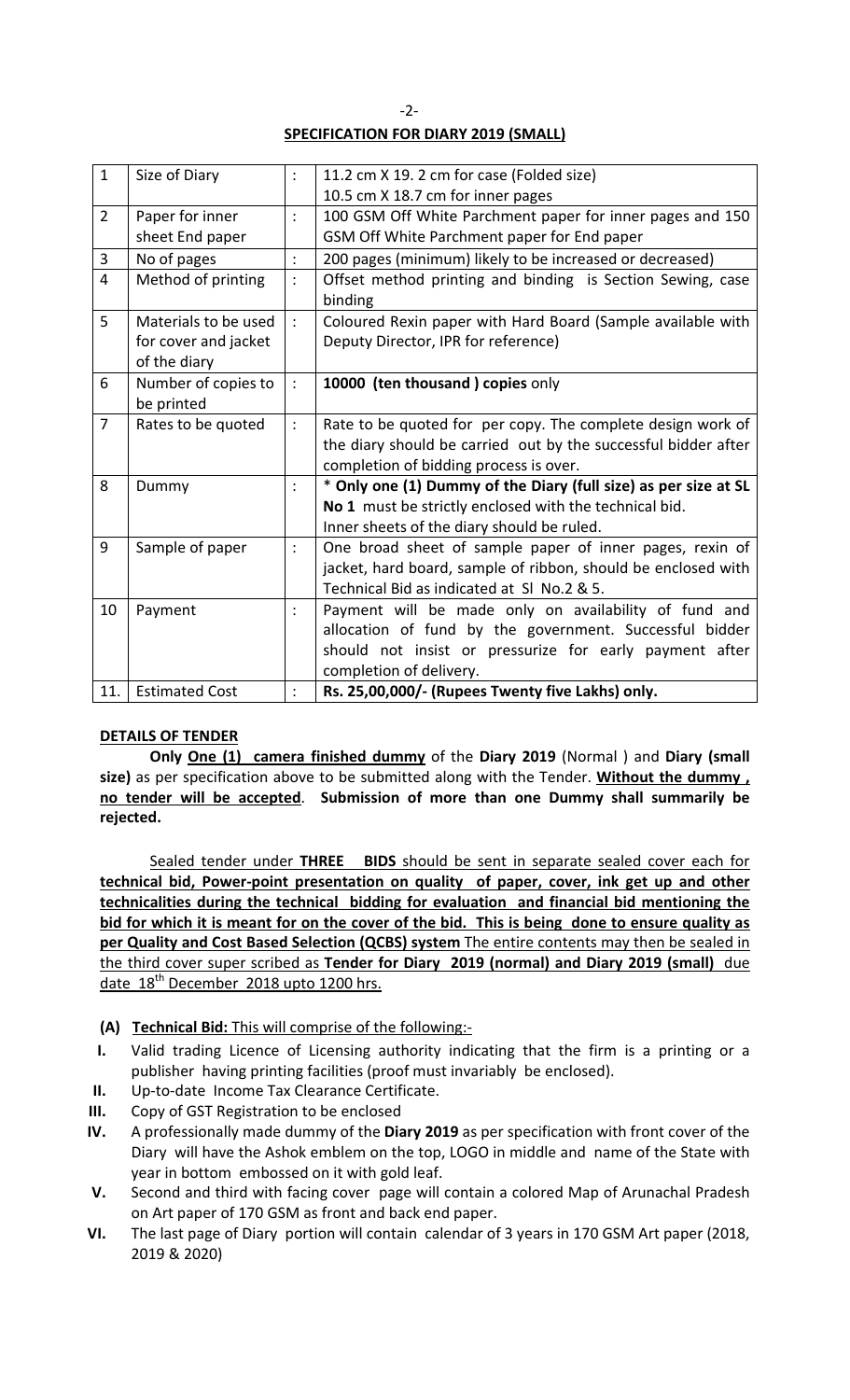- **VII.** Earnest money of **Rs 50,000/‐ (Fifty thousand**) only for **Diary ( Normal size)** and **Rs. 25,000/‐ (Rupees twenty five thousand)** only for Diary (small size) to be enclosed in the form of deposit at call or Demand draft in any bank in India pledged in favour of Director, Information and Public Relations, Govt of Arunachal Pradesh, Naharlagun. The **earnest money** is refundable to the unsuccessful tenderer. In case of successful tenderer, the deposit at call will be retained as a part of security deposit till satisfactory completion of the job and delivery of the order items. Deposit in cash will invite disqualification and summarily lead to rejection of the tender. No tender with cash deposit or payment through Treasury Challan will be accepted.
- **VIII. No Dues Certificate** from **Managing Director, AP Apex bank in case of firm from Arunachal Pradesh** as on date to be enclosed.
	- IX. **One cassette/Pen Drive (soft copy)** containing PPT of design and other details such as quality of paper, cover, ink get up and other technicalities should be submitted alongwith Technical Bid.

#### **B) FINANCIAL BID:**

This will comprise only the rate for printing of diary inclusive of all charges .No other enclosure meant for other bid will be accepted. Financial Bid of diary should be submitted in separate envelop and not with technical bid.

#### **Financial Bid of those firm qualifying in the technical bid and PPT will only be opened**

 The rates for printing of the Diary should be inclusive of cost of art/board, **maplitho paper** as per the specification and all other materials required for fabrication of cover, scan plan of positive, printing and binding etc. All taxes, cost of packing, GST, forwarding and freight (FOR office of the DIPR) should be included in the rate itself.

## **OTHER TERMS AND CONDITION**

- a) Sample/Dummies enclosed with the Tender should be duly signed and affixed with seal of the Firm;
- b) Sample of the entire diary with paper as per specification given in the Tender Notice shall have to be submitted with the Tender in the Technical Bid; else the tender will summarily be rejected.
- c) Initially only the technical bid and Presentation of the tender will be opened by the Technical Board and after the evaluation of the same by the duly constituted committee, the Financial Bid of the qualified tenderer (s)will only be opened by a duly constituted Board for Financial Bid;
- **d)** The aforesaid duly constituted committee for technical Bid will select the best design(s) out of all the layouts and designs, submitted by the tenderer(s) in the Technical Bid . No tender without camera finished dummy of **Diary 2019** will be accepted. Process of **Quality Control Based System (QCBS) through presentation of PPT will be adopted for selection of best designs.**
- e) Thereafter the duly constituted committee will open the financial bid of those firm who qualified in the Technical Bid . No other Financial Bid will be taken into consideration by the committee.
- f) The committee after due examination of Financial Bid will finally recommend the Financial Bid of the selected tender (s). Order for preparation of the diary will be placed to the selected firm(s) as the case may be subject to availability of fund.
- g) The committee do not bind itself to accept the lowest quoted rate and reserves the right to accept or reject any or all the bid (s) without assigning any reason (s)thereof;
- h) The committee will also have the right to make suitable changes in the design and layout which will be binding upon the successful tenderer.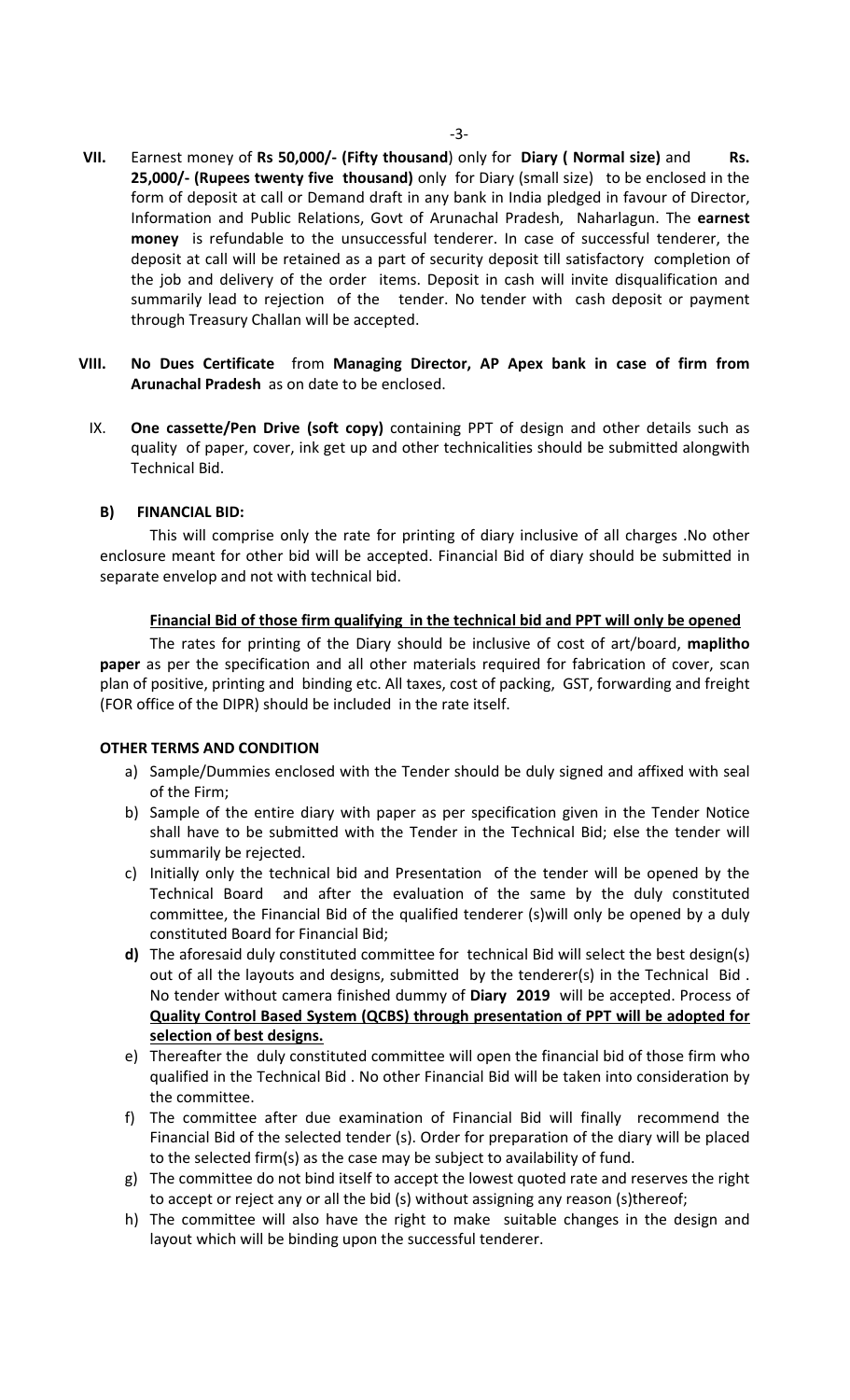# **Notwithstanding any of the condition mentioned in the foregoing paragraphs, other conditions of the Tender are given below.**

- ¾ Tender for **Diary 2019** should be submitted in sealed cover, if submitted together, it will be rejected forthwith.
- ¾ Technical Bid will be opened by a duly constituted Board in presence of tenderer who wishes to be present in the board on  $18<sup>th</sup>$  December 2018 at 12.15 hrs in the office chamber of **Director IPR Naharlagun**. Financial Bid (s) of those firms (s) who qualified in Technical Bid & Presentation Bid will be opened on the following days at the same venue.
- $\triangleright$  Request for enhancement of rates after opening of the tender and during the contract period shall not be considered under any circumstances.
- $\triangleright$  The size of the 3<sup>rd</sup> (third) envelope /cover of the tender to be restricted to the opening of the windows of the Tender box which is 2 (two) inch (breadth) X 13.5 Inch (Length). In case it can not be restricted separate envelope for each item of tender to be submitted.
- ¾ **Security deposit:** The successful tenderer will have to deposit 10% of the total ordered value as security deposit by adjusting the earnest money so deposited along with tender. Security deposit will be released only after the successful completion of ordered material(s)
- ¾ The successful tenderer will have to enter into a written agreement on non judicial court stamp paper of **RS 100/‐(Rupees one hundred ) only** which will have to be purchased by the successful tenderer.
- ¾ Supply of ordered materials will have to be made to this office within **20 (twenty) calendar days** from the date of placing of order.
- $\triangleright$  The successful tenderer (s) will have to ensure delivery of the Diary of the officers viz **Resident Commissioner & Member of Parliament of Arunachal Pradesh, New Delhi, Deputy Resident commissioners Kolkata, Guwahati, Shillong, Tezpur, Lilabari, Mahanbari and Dy Director (S&T) Jorhat**, **DIPR NEC, Shillong, all DIPR of North Eastern States** as per required quota which will be communicated in writing by the office of the **DIPR Naharlagun**, at the expenses of the tenderer.

## **Please ensure CHECK LIST if you have enclosed the following:‐**

- a) Attested copy of Printing Press trading license renewed up to date.
- b) Dummy of Diary.
- c) Experience Certificate on printing of Diary in Government/PSUs/NGOs to be enclosed.
- d) Sample paper of Diary.
- e) Sample paper of Jacket/rexin to be used in the Diary.
- f) Sample of ribbon of planner
- g) Separate sealed packets for Technical, Power Point Presentation and Financial Bid each for Diary 2019.
- h) Copy of GST Registration
- i) Attested copy of up to date income tax clearance
- j) Earnest money of **Rs 50,000/‐(Rupees fifty thousand) and Rs. 25,000/‐ (Rupees twenty five thousand)** only respectively in deposit at call or in Demand draft for Diary 2019
- k) The sample/dummies enclosed with the Tender signed and affixed with seal of the firm.

 Any firm who have submitted tender without obtaining tender paper by paying **Rs 1000/‐** (**Rupees one thousand**) from the Department the tender of such firm will be rejected.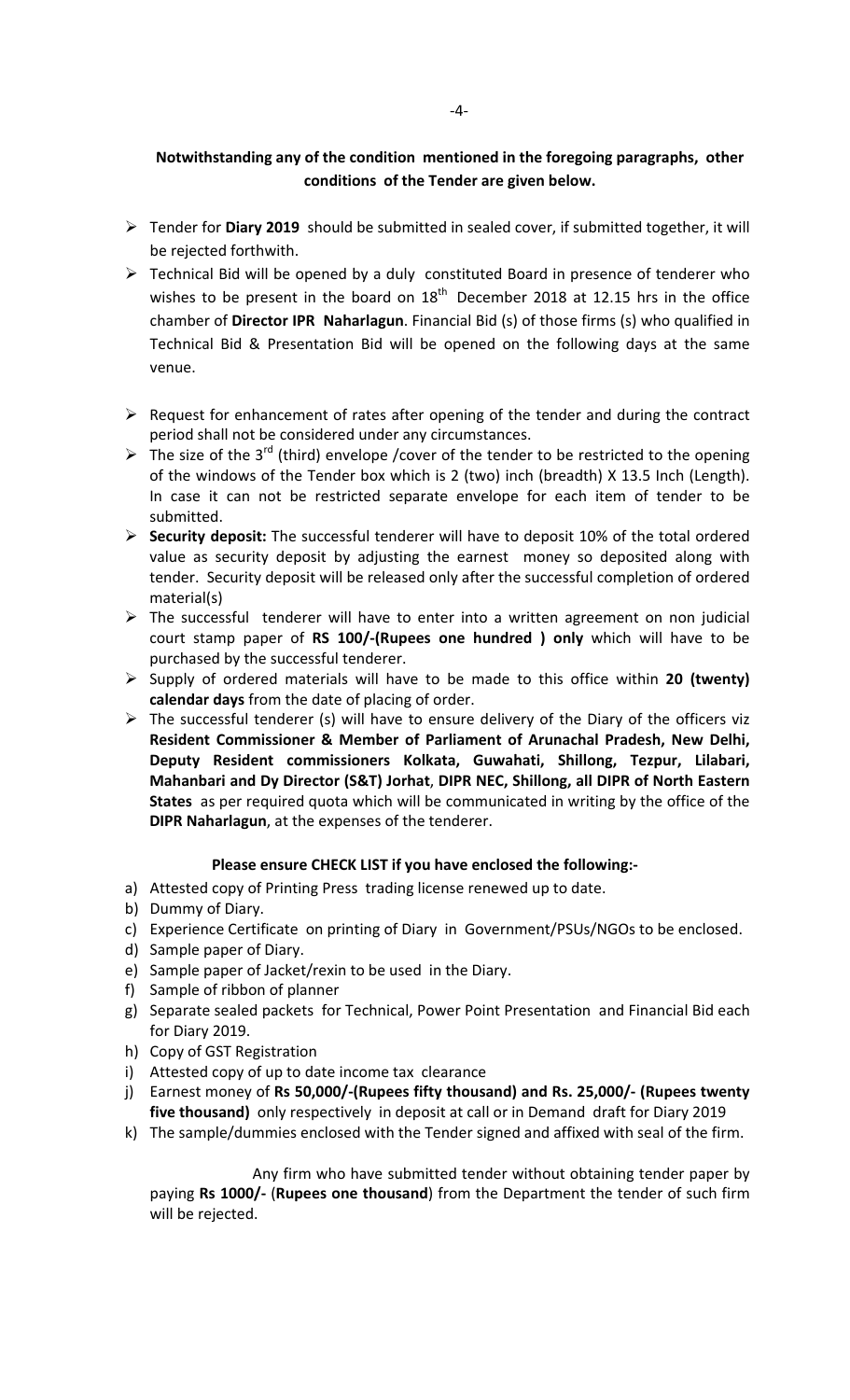## **Non submission of any of the above document /materials, the tender will be rejected**

 NB: The successful tenderer will have to produce the original document before the Board if required for recommendation

## **TERMS OF PAYMENT**

The Directorate shall make payment subject to availability of fund to the successful tenderer (s) as per the Financial Bid , as recommended by the committee subject to deduction of GST, on satisfactory completion of the job by the tenderer/contractor as per order and only on full delivery of material ordered, in the office of the DIPR and after inspection by a duly constituted committee.

## **No part payment for part supply will be made.**

The Directorate will not make any payment for preparation of professionally prepared dummy and layout to those tenderer(s)whose bids are not finally accepted by the committee.

## **DELIVERY OF MATERIALS**

- 1. The delivery of the entire ordered quantity should be made within a period not exceeding **20 (twenty) calendar days** on the basis of written indent and after signing of the agreement.
- 2. The Diaries printed in number as ordered shall have to be delivered to the office of the undersigned.
- 3. Diaries meant for delivery should be properly packed to avoid damage during transit. The cost of loss or damage if any done will have to be borne by the contractor/firm itself. In the event of failure to supply the article within the stipulated time/date or incomplete or not confirming to the approved specification or refusals or otherwise, the deposit at call which is retained as security deposit shall be forfeited and work order will be cancelled and no payment for the purpose will be made. Such firm will also be blacklisted for any future supply.

**Sd/‐OBANG TAYENG Director** Information and Public Relations Government of Arunachal Pradesh Naharlagun

Copy to :‐

No.IPR (PUB) 137/2018 Dated Naharlagun, the ……………………….2018

- 1. M/s……………………………………………………………………………………………………………
- 2. Office copy

**( DENHANG BOSAI ) Deputy Director** For Director, IPR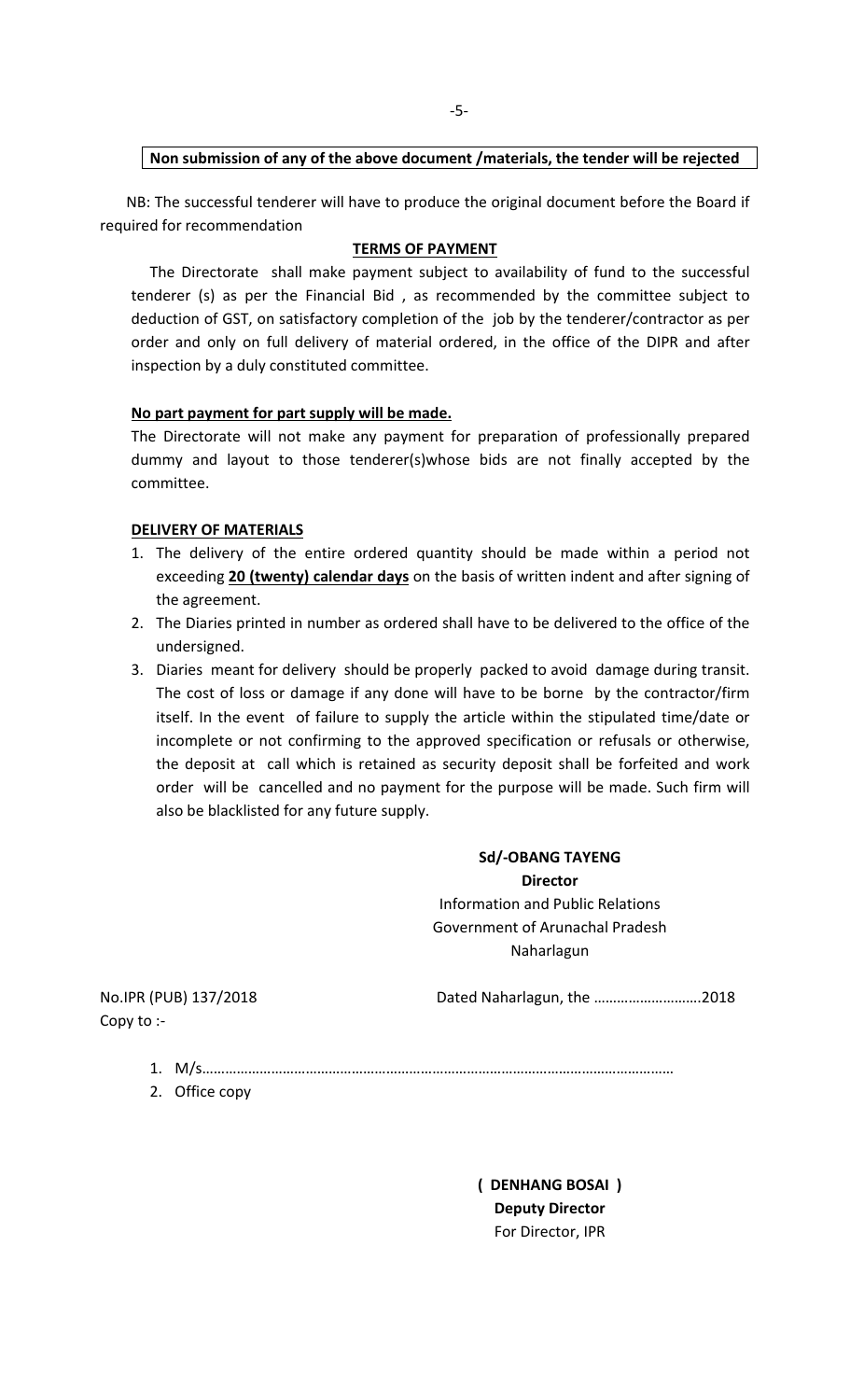## **CHECK LIST**

- a) Attested copy of Printing Press trading license renewed up to date.
- b) Dummy of Diary.
- c) Experience Certificate on printing of Diary in Government/PSUs/NGOs to be enclosed.
- d) Sample paper of Diary.
- e) Sample of paper Jacket/rexin to be used in the Diary.
- f) Sample of ribbon of planner
- g) Separate sealed packets for Technical, Power Point Presentation and Financial Bid each for Diary 2019.
- h) Copy of GST Registration
- i) Attested copy of up to date income tax clearance
- j) Earnest money of **Rs 50,000/‐(Rupees fifty thousand) and Rs. 25,000/‐ (Rupees twenty five thousand)** only respectively in deposit at call or in Demand draft for Diary 2019
- k) The Dummy enclosed with the Tender affixed with seal of the firm.
- l) NOC from MD, Apex Bank

| $\mathbf{1}$   | <b>Size of Diary</b> | $\ddot{\cdot}$         | 11.2 cm X 19. 2 cm for case (Folded size)                       |
|----------------|----------------------|------------------------|-----------------------------------------------------------------|
|                |                      |                        |                                                                 |
|                |                      |                        | 10.5 cm X 18.7 cm for inner pages                               |
|                |                      |                        |                                                                 |
| $\overline{2}$ | Paper for inner      | $\ddot{\cdot}$         | 100 GSM Off White Parchment paper for inner pages and 150       |
|                | sheet End paper      |                        | GSM Off White Parchment paper for End paper                     |
| 3              | No of pages          | $\bullet$<br>$\bullet$ | 200 pages (minimum) likely to be increased or decreased)        |
| 4              | Method of printing   | $\ddot{\cdot}$         | Offset method printing and binding is Section Sewing, case      |
|                |                      |                        | binding                                                         |
| 5              | Materials to be used | ÷                      | Coloured Rexin paper with Hard Board (Sample available with     |
|                | for cover and jacket |                        | Deputy Director, IPR for reference)                             |
|                | of the diary         |                        |                                                                 |
| 6              | Number of copies to  | ÷                      | 500 (five hundred) copies only                                  |
|                | be printed           |                        |                                                                 |
| $\overline{7}$ | Dummy                | ÷                      | * Only one (1) Dummy of the Diary (full size) as per size at SL |
|                |                      |                        | No 1 must be strictly enclosed with the technical bid.          |
|                |                      |                        | Inner sheets of the diary should be ruled.                      |
| 8              | Sample of paper      | $\ddot{\cdot}$         | One broad sheet of sample paper of inner pages, rexin of        |
|                |                      |                        | jacket, hard board, sample of ribbon, should be enclosed with   |
|                |                      |                        | Technical Bid as indicated at SI No.2 & 5.                      |

## **SPECIFICATION FOR DIARY 2018 (SMALL)**